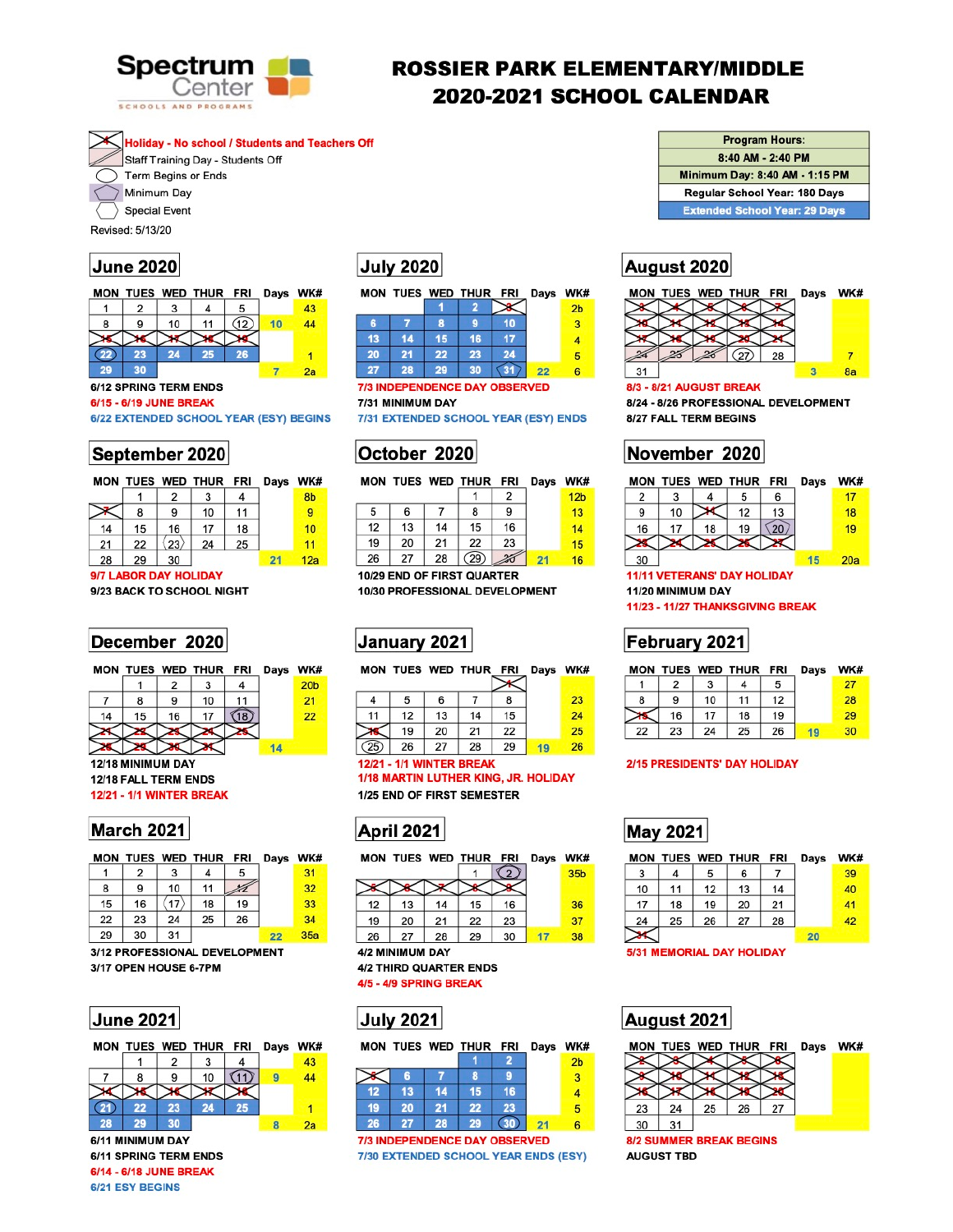

### **ROSSIER ELEMENTARY / MIDDLE SCHOOL CAMPUS 2020-2021 SCHOOL CALENDAR**

Semester 1: August 27, 2020 – December 18, 2020 Semester 2: January 4, 2021 – June 11, 2021

#### *June 2020*

| Fri, Jun 12                   | <b>Spring Term Ends</b>           |
|-------------------------------|-----------------------------------|
| Mon, Jun $15$ – Fri, Jun $19$ | June Break                        |
| Mon, Jun 22                   | Extended School Year (ESY) Begins |

#### *July 2020*

| Fri, Jul 3  | Independence Day Observed       |
|-------------|---------------------------------|
| Fri, Jul 31 | Minimum Day                     |
| Fri, Jul 31 | Extended School Year (ESY) Ends |

#### *August 2020*

| Mon, $Aug 3 - Fri$ , $Aug 21$                      | <b>August Break</b>     |
|----------------------------------------------------|-------------------------|
| Mon, Aug 24 – Wed, Aug 26 Professional Development |                         |
| Thu, Aug 27                                        | <b>Fall Term Begins</b> |

#### *September 2020*

| Mon, Sep 7  | Labor Day Holiday (closed)  |
|-------------|-----------------------------|
| Wed, Sep 23 | <b>Back to School Night</b> |

#### *October 2020*

| Thu, Oct 29 | End of First Quarter            |
|-------------|---------------------------------|
| Fri, Oct 30 | <b>Professional Development</b> |

#### *November 2020*

| Wed, Nov 11               | Veterans Day Holiday (closed) |
|---------------------------|-------------------------------|
| Fri. Nov 20               | Minimum Day                   |
| Mon, Nov 23 – Fri, Nov 27 | Thanksgiving Break (closed)   |

#### *December 2020*

| Fri, Dec 18                 | Minimum Day           |
|-----------------------------|-----------------------|
| Fri, Dec 18                 | <b>Fall Term Ends</b> |
| Mon, Dec $21 - Fri$ , Jan 1 | Winter Break (closed) |